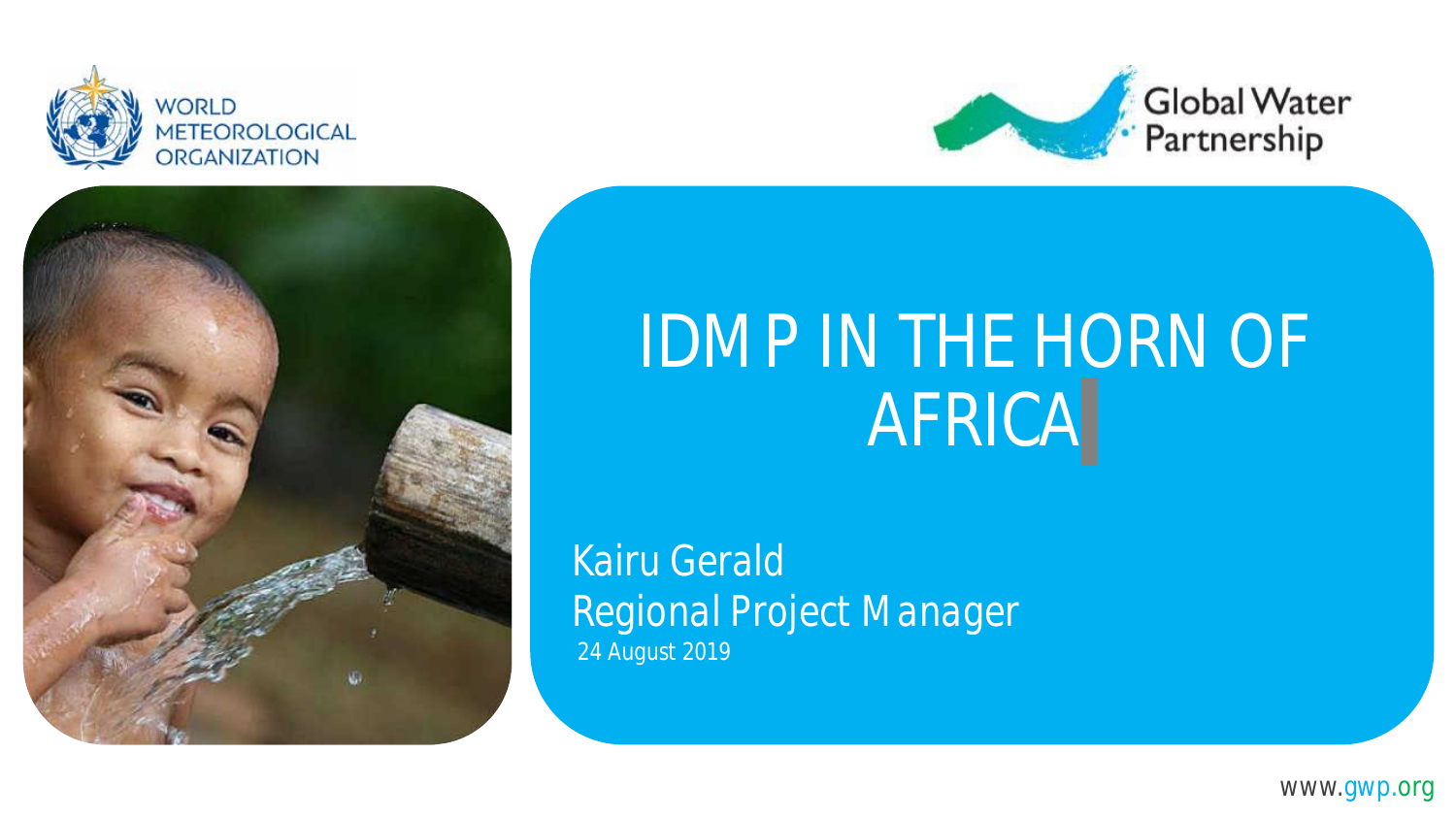## **Background -IDMP HOA**

#### *Project Focus*

To promote drought resilience of countries, communities and ecosystems in the Horn of Africa

#### *The key actors include:*

- qRegional Economic Communities (IGAD)
- qGovernment institutions in the HOA
- qDevelopment partners in the HOA region
- q Other project partners: NGO's etc.

**Horn of Africa countries** : Djibouti, Eritrea, Ethiopia, Kenya, Somalia, South Sudan, Sudan and Uganda.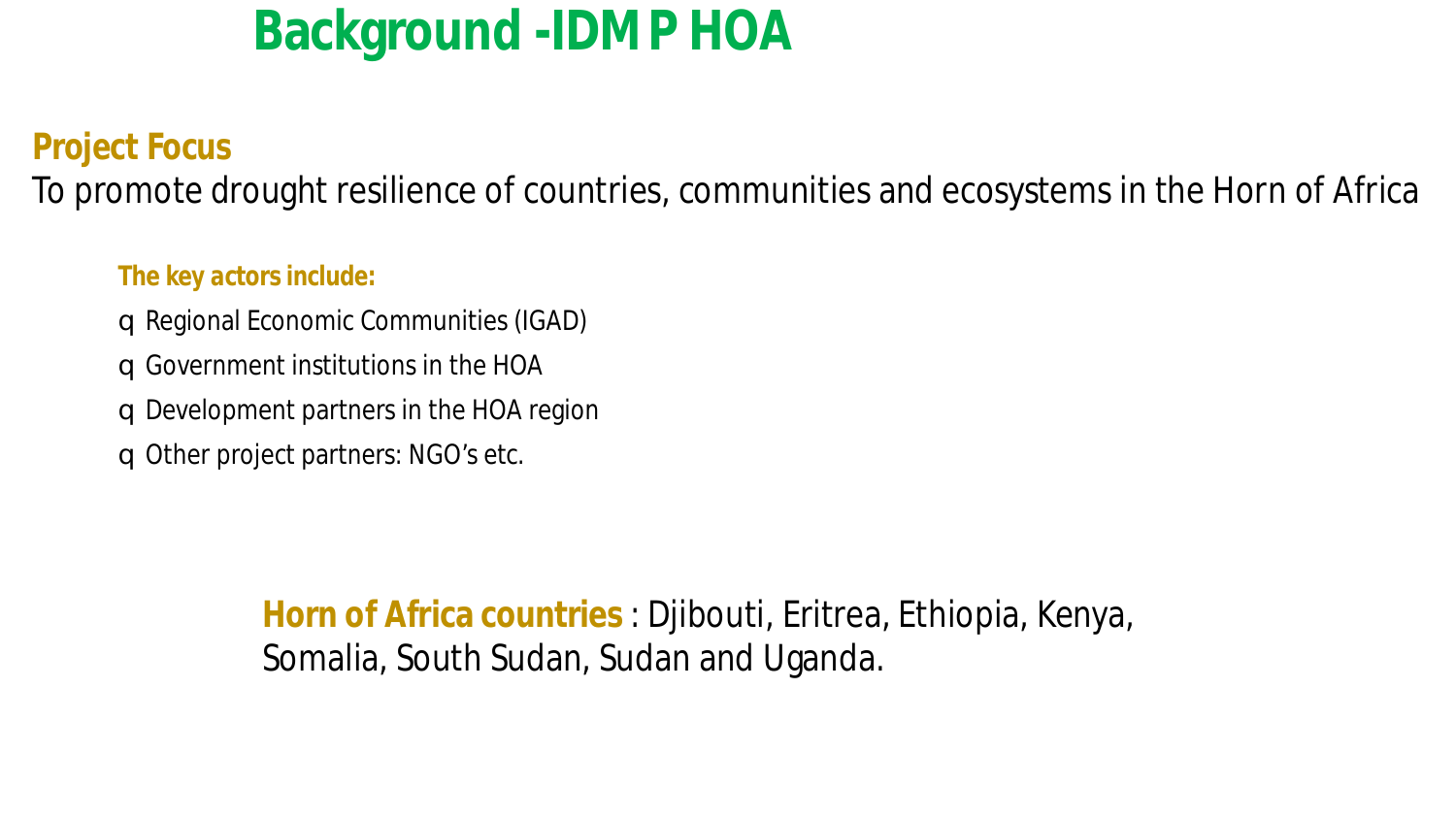## **Progress 2018-2019**

- **1. UNCCD Drought Initiative IDMP HOA collaboration:**
- § Countries supported: **Sudan** and **Ethiopia**: opened opportunities for further collaboration e.g. in future implementation of some of the priorities identified in the National Drought Plans
- 2. **Collaboration with partners at regional and country level. e.g.**
- § Regional Economic commission (IGAD)- operationalizing the MOU between GWP and IGAD, emphasis on drought management in the HOA and Resource mobilization
- § Sudan National Higher Council for Environment: collaborate on fundraising through available climate funds like GCF.

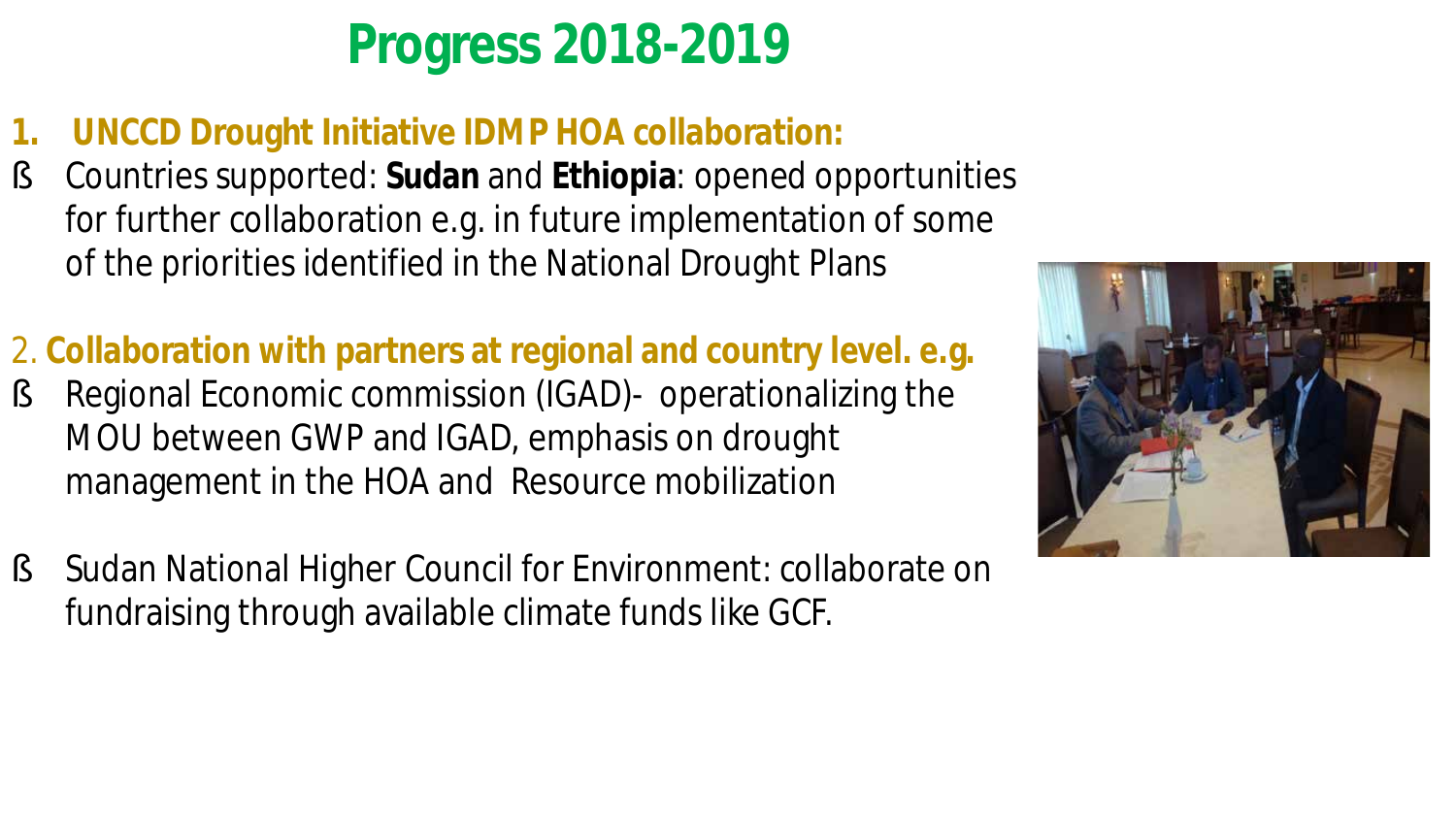## **Progress 2018-2019**

**3. Documenting Climate Change Adaptation Practices in the region** e.g. Mubende, Uganda- The media/ journalists reporting ( writing stories) on drought risk management, including broadcasting on local media stations.

- **4. Resource mobilization for regional and country projects-**To sustain the initiated interventions and support the countries priorities e.g. NDC, NAPs and SDGs. E.g.
- q the drought project **(DRESS EA)** in four countries (Djibouti, Kenya, Sudan and Uganda);
- q **Cattle corridor project** on enhancing Resilience of Vulnerable Communities and Ecosystems to Climate Change Impacts in Uganda
- q **GCF Readiness** projects for Burundi, Sudan and Uganda

**5. Capacity building of youth: E**ngaging Youth in IWRM and Networking in Kenya: enhanced skills of young professionals on the emerging water and climate challenges



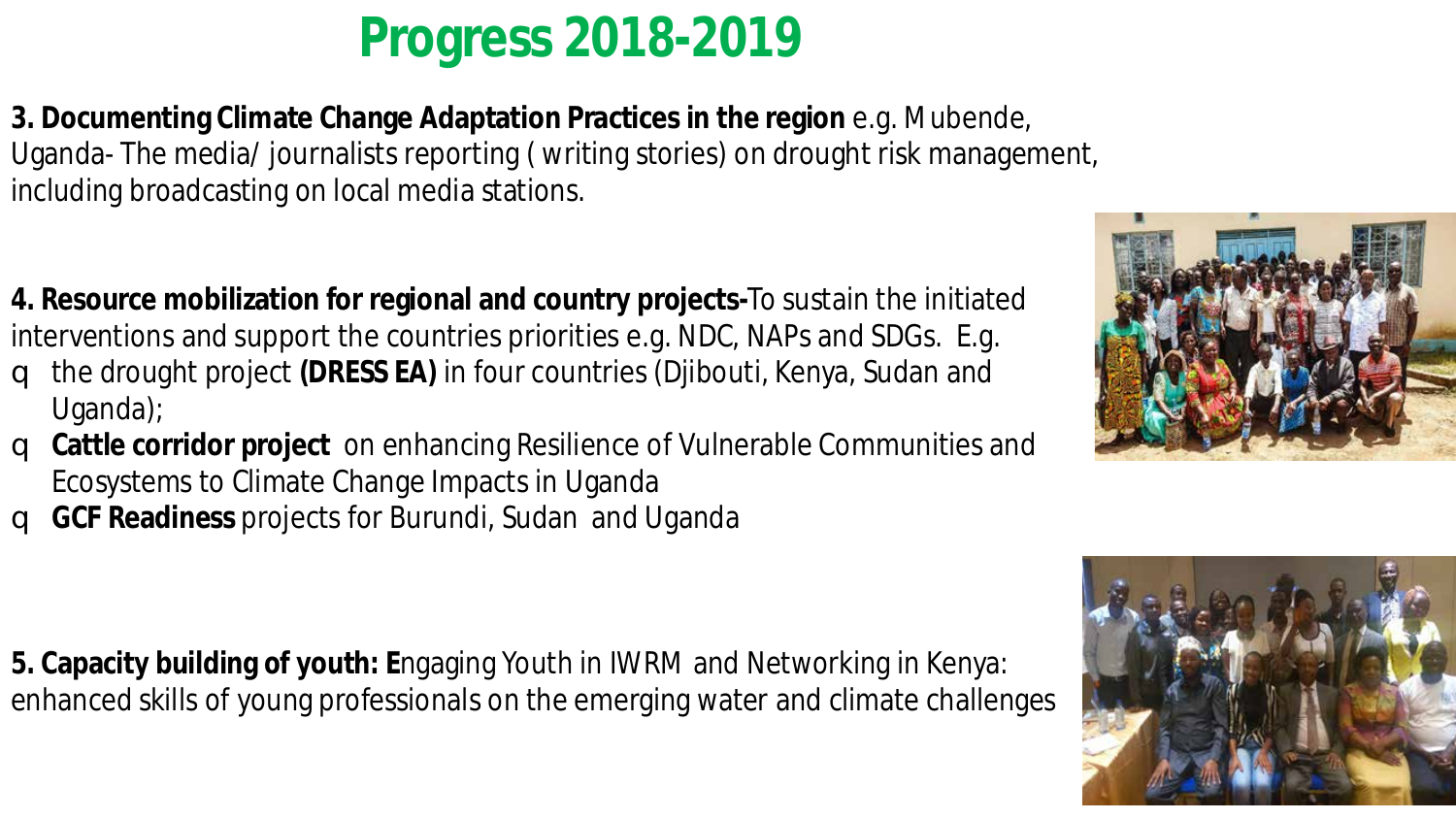## **Progress 2018-2019**

- **3. Contribution to national development priorities**:
- q The process of developing the NDP III started and still ongoing and IDMP HOA has shared lessons and experience during the process of **developing the NDP III for Uganda**.
- q Contributing to the **National Adaptation Plan for Agriculture (NAP Ag).**  Learning lessons from NAP-Ag to be able to develop the NAP for water and Environment sector

q Participation in **National events e.g. the Uganda Water and Environment Week in march 2019**, IDMP HOA exhibited and active involvement in sessions related to water security, IWRM and SDGs



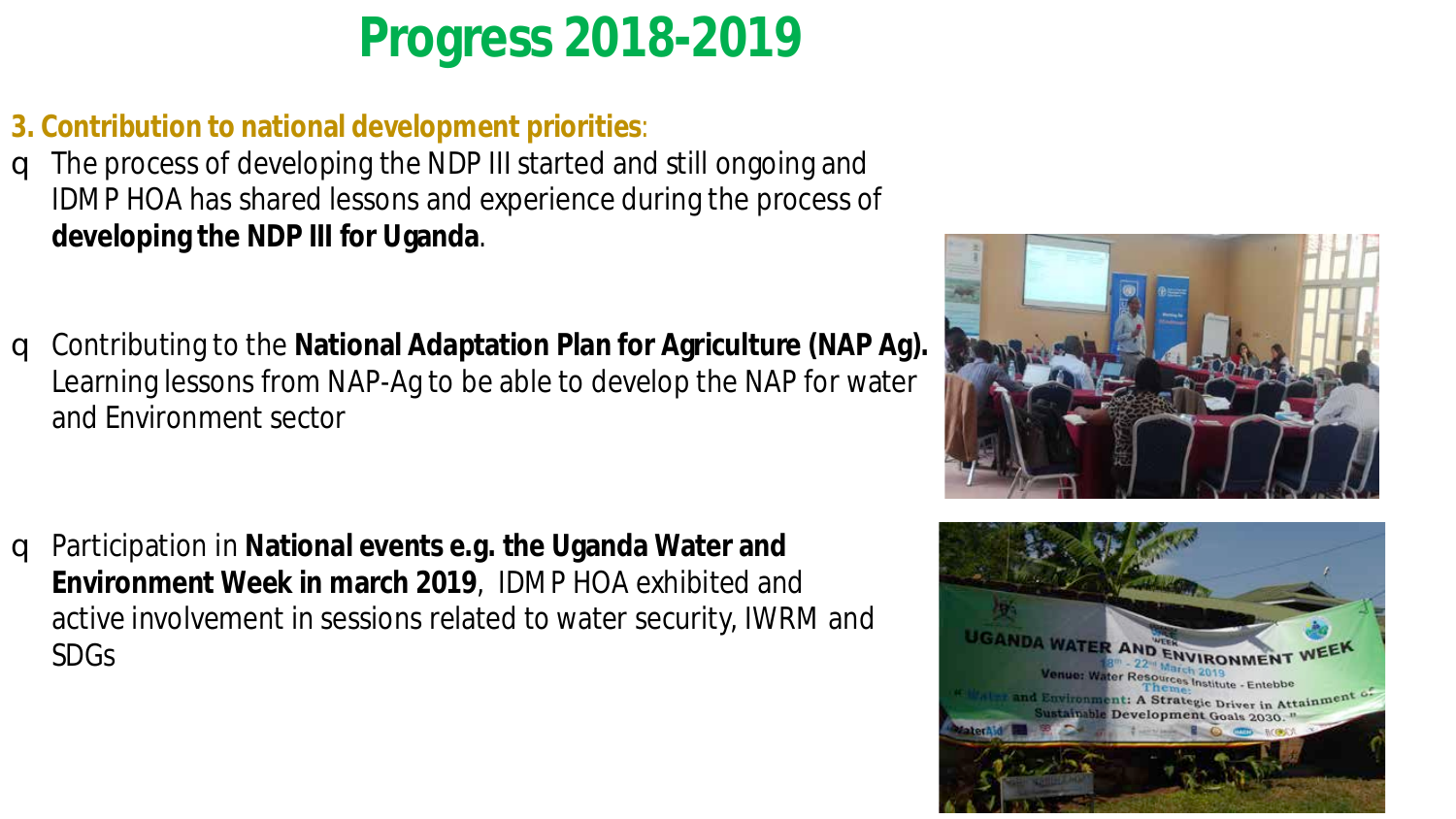### **Plans 2018-2019**

IDMP HOA will support countries in the region to become resilient to climate through

#### **Integration of drought interventions into planning process**

q e.g. national dialogues, drought/water security related investments and integrating resilience planning in the water sector.

#### **Support priorities in regional and country frameworks**

q e.g. the National Development Plan II (NDP II), NDCs, NAPs and SDGs

#### **Project preparation**

q facilitating access to climate finance from Adaptation Fund, Green Climate Funds and other bilateral funding agencies at both regional and national levels for water security related interventions.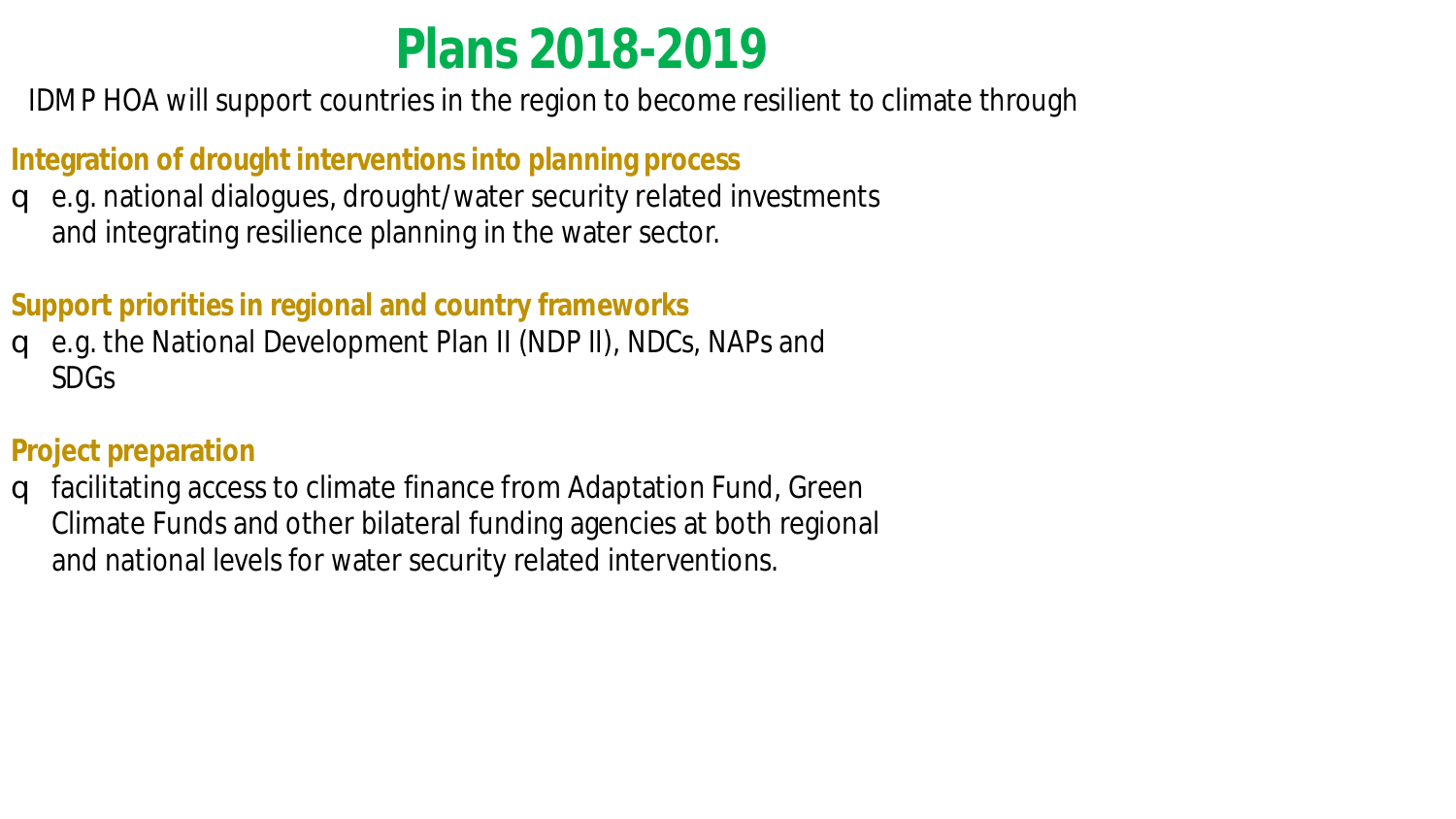### **Expected results**

qThe countries' capacities to implement their frameworks i.e. NDC/NAP/SDGs will be enabled;

- q there will be enhanced coordination and cooperation amongst sectors with water profile raised;
- q increased knowledge of climate resilience and analytical tools in drought management developed and shared.